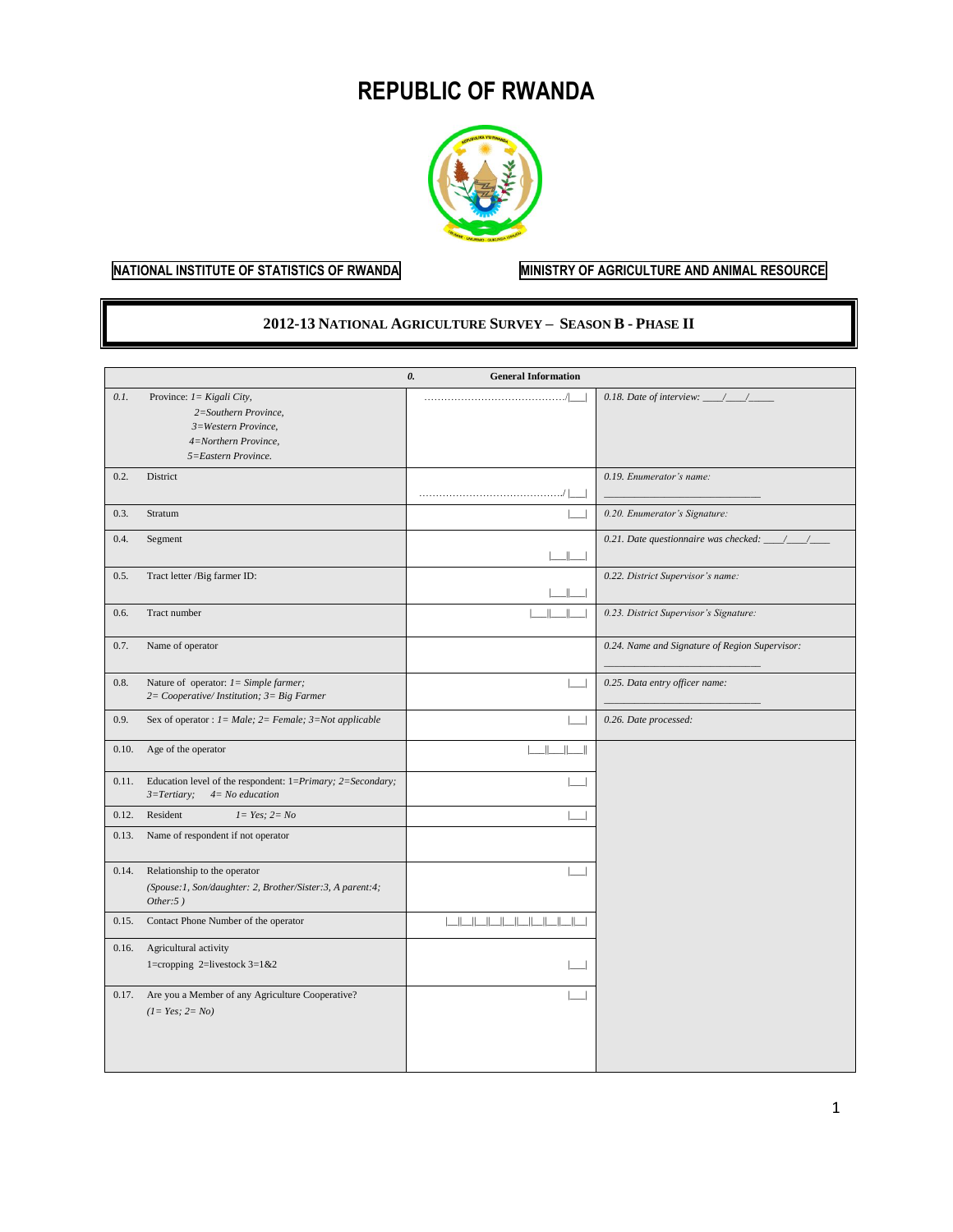#### **Part I: Harvest measurement** *(Season B, Phase II)*

#### *1. Seasonal crops*

| Name of the crop planted<br>in agricultural season B | Crop<br>code   | 1.1 Crop name | 1.2 Quantity of already<br>harvested season B crop<br>products up to now (Kg) | 1.3 Quantity of season B<br>crop products to be harvested<br>from now up to the last<br>harvesting date of<br>agricultural Season B (Kg) | 1.4 Total<br>quantity (Kg) | 1.5 Explanation on harvest. Write the<br>related code.<br>(See the code at the bottom of the<br>page) |
|------------------------------------------------------|----------------|---------------|-------------------------------------------------------------------------------|------------------------------------------------------------------------------------------------------------------------------------------|----------------------------|-------------------------------------------------------------------------------------------------------|
| Maize                                                |                |               |                                                                               |                                                                                                                                          |                            |                                                                                                       |
| Paddy rice                                           | $\overline{2}$ |               |                                                                               |                                                                                                                                          |                            |                                                                                                       |
| Sorghum                                              | $\mathfrak{Z}$ |               |                                                                               |                                                                                                                                          |                            |                                                                                                       |
| Wheat                                                | $\overline{4}$ |               |                                                                               |                                                                                                                                          |                            |                                                                                                       |
| Other cereals                                        | 5              |               |                                                                               |                                                                                                                                          |                            |                                                                                                       |
| Bush beans                                           | 6              |               |                                                                               |                                                                                                                                          |                            |                                                                                                       |
| Climbing beans                                       | $\overline{7}$ |               |                                                                               |                                                                                                                                          |                            |                                                                                                       |
| Peas                                                 | 8              |               |                                                                               |                                                                                                                                          |                            |                                                                                                       |
| Other legumes & pulses                               | 9              |               |                                                                               |                                                                                                                                          |                            |                                                                                                       |
| Irish potatoes                                       | 11             |               |                                                                               |                                                                                                                                          |                            |                                                                                                       |
| Sweet potatoes                                       | $12\,$         |               |                                                                               |                                                                                                                                          |                            |                                                                                                       |

#### **Codes on QUESTION 1.5:**

1- Drought. 2- Heavy rainfall 3-Poor rainfall 4- Erosion 5- Crops destroyed by animals (grazed) 6- Disease and pests 7- Unfertile soil 8-Inappropriate seeds 9- Other reason (Specify).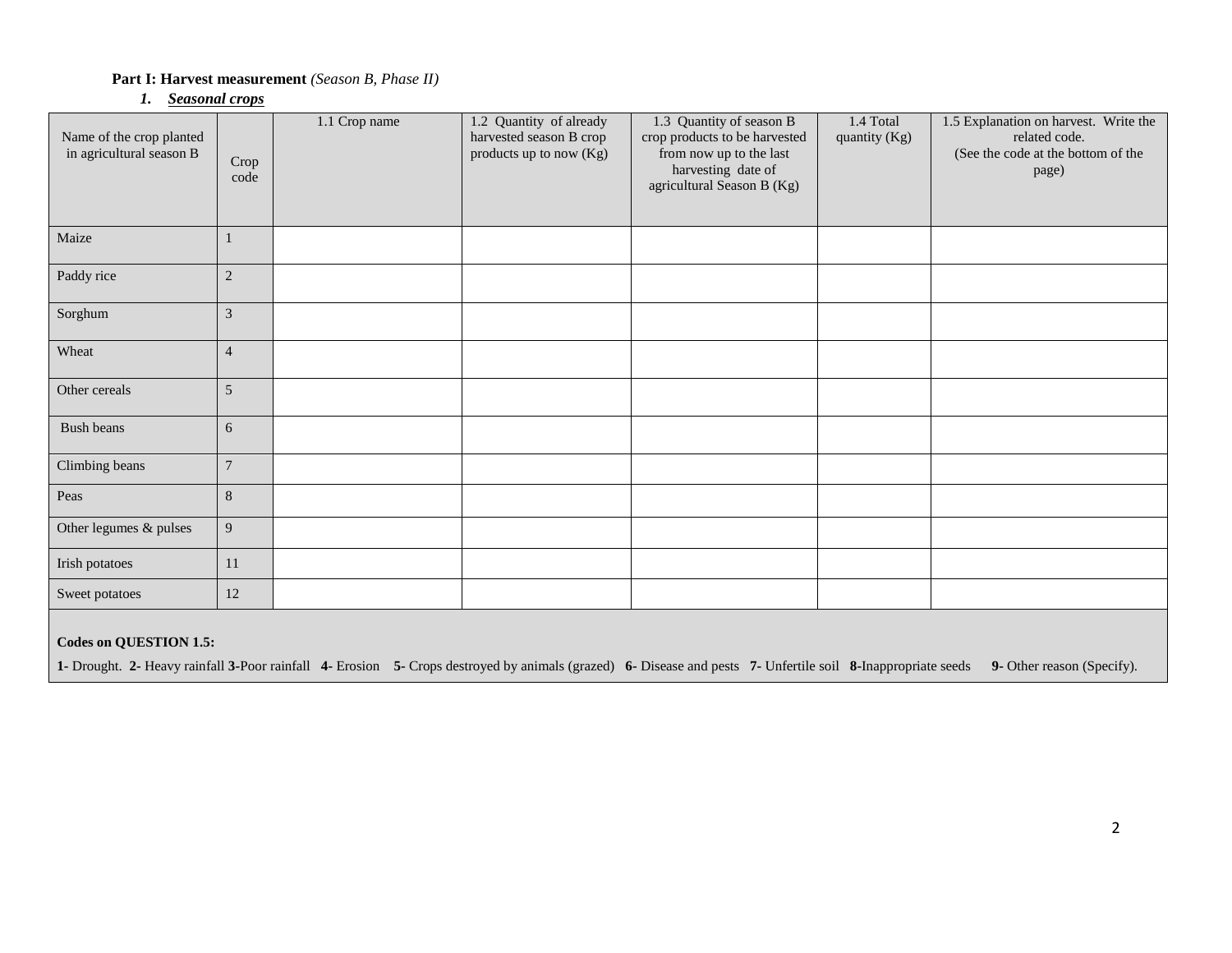| Name of the crop planted in<br>agricultural season B | Crop code | 1.1 Crop name | 1.2 Quantity of already<br>harvested season B crop<br>products up to now (Kg) | 1.3 Quantity of season B<br>crop products to be harvested<br>from now up to the last<br>harvesting date of<br>agricultural Season B (Kg) | 1.4 Total<br>quantity (Kg) | 1.5 Explanation on harvest. Write the<br>related code.<br>(See the code at the bottom of the<br>page) |
|------------------------------------------------------|-----------|---------------|-------------------------------------------------------------------------------|------------------------------------------------------------------------------------------------------------------------------------------|----------------------------|-------------------------------------------------------------------------------------------------------|
| Tomatoes                                             | 14        |               |                                                                               |                                                                                                                                          |                            |                                                                                                       |
| Cabbage                                              | 15        |               |                                                                               |                                                                                                                                          |                            |                                                                                                       |
| Cauliflower                                          | 16        |               |                                                                               |                                                                                                                                          |                            |                                                                                                       |
| Onions                                               | 17        |               |                                                                               |                                                                                                                                          |                            |                                                                                                       |
| Carrots                                              | 18        |               |                                                                               |                                                                                                                                          |                            |                                                                                                       |
| Eggplants                                            | 19        |               |                                                                               |                                                                                                                                          |                            |                                                                                                       |
| Other vegetables                                     | 20        |               |                                                                               |                                                                                                                                          |                            |                                                                                                       |
| Soybean                                              | 28        |               |                                                                               |                                                                                                                                          |                            |                                                                                                       |
| Groundnuts                                           | 29        |               |                                                                               |                                                                                                                                          |                            |                                                                                                       |
| Sunflower                                            | 30        |               |                                                                               |                                                                                                                                          |                            |                                                                                                       |
| Other oil seeds                                      | 31        |               |                                                                               |                                                                                                                                          |                            |                                                                                                       |
| Other crops                                          | 34        |               |                                                                               |                                                                                                                                          |                            |                                                                                                       |

#### **Codes on QUESTION 1.5:**

1- Drought. 2- Heavy rainfall 3-Poor rainfall 4- Erosion 5- Crops destroyed by animals (grazed) 6- Disease and pests 7- Unfertile soil 8-Inappropriate seeds 9- Other reason (Specify)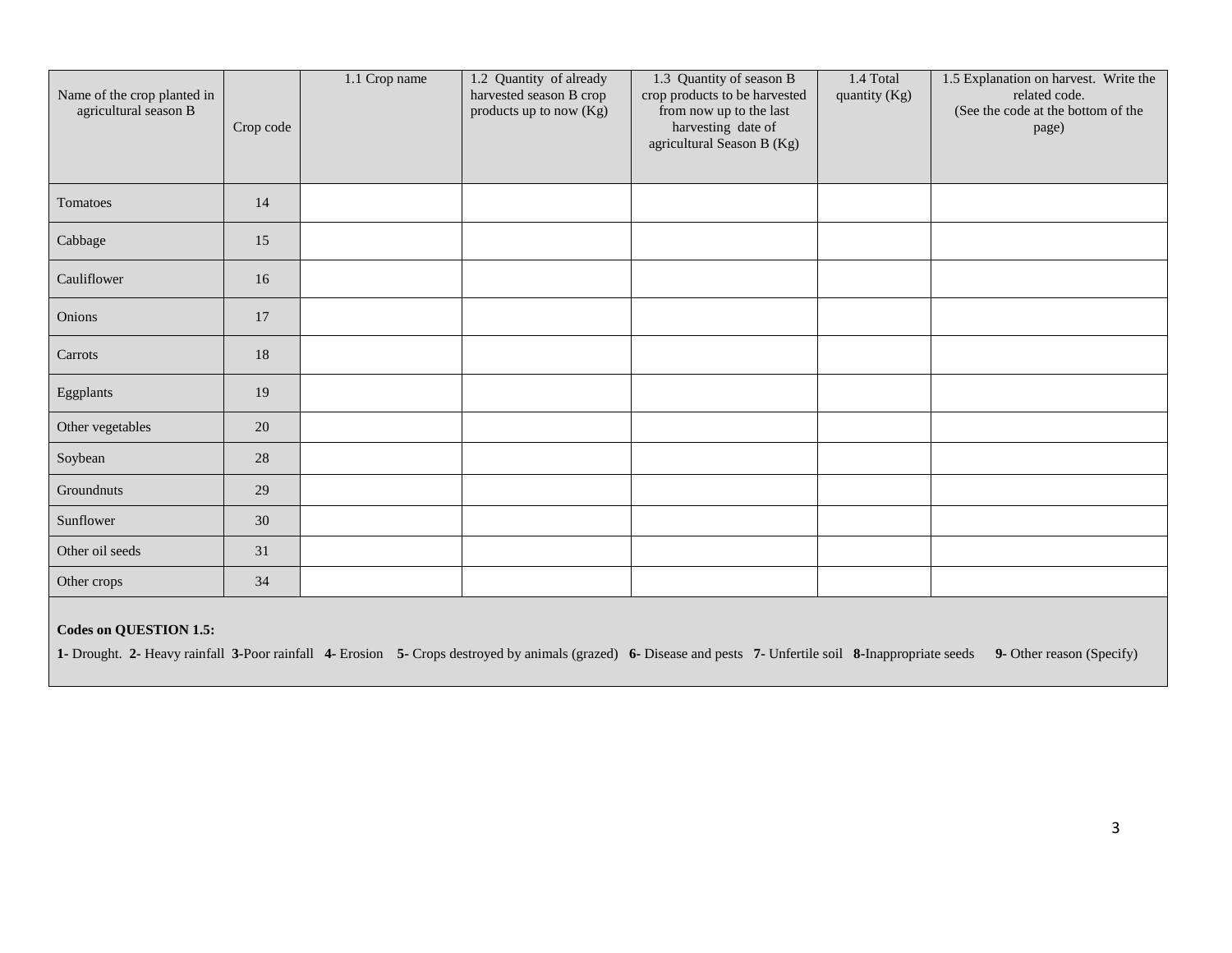#### **Part I: Harvest measurement** *(Season B, Phase II)*

#### *2. Perennial crops*

| Name of the crop planted | Crop<br>code | 2.1 Crop name | 2.2 Quantity of already<br>harvested season B crop<br>products from 1st March<br>2013 up to now (Kg) | 2.3 Quantity of season B<br>crop products to be harvested<br>from now up to the last<br>31/08/2013 (Kg) | $2.4$ Total (Kg) | 2.5 Explanation on harvest. Write the<br>related code.<br>(Look at the bottom of the page) |
|--------------------------|--------------|---------------|------------------------------------------------------------------------------------------------------|---------------------------------------------------------------------------------------------------------|------------------|--------------------------------------------------------------------------------------------|
| Cassava                  | 10           |               |                                                                                                      |                                                                                                         |                  |                                                                                            |
| Yam & taro               | 13           |               |                                                                                                      |                                                                                                         |                  |                                                                                            |
| Cooking banana           | 21           |               |                                                                                                      |                                                                                                         |                  |                                                                                            |
| Dessert banana           | 22           |               |                                                                                                      |                                                                                                         |                  |                                                                                            |
| Banana for beer          | 23           |               |                                                                                                      |                                                                                                         |                  |                                                                                            |
| Pineapple                | 24           |               |                                                                                                      |                                                                                                         |                  |                                                                                            |
| Avocado                  | 25           |               |                                                                                                      |                                                                                                         |                  |                                                                                            |
| Passion fruits           | 26           |               |                                                                                                      |                                                                                                         |                  |                                                                                            |
| Other fruits             | 27           |               |                                                                                                      |                                                                                                         |                  |                                                                                            |
| Coffee                   | 32           |               |                                                                                                      |                                                                                                         |                  |                                                                                            |
| Pyrethrum                | 33           |               |                                                                                                      |                                                                                                         |                  |                                                                                            |
| Other crops              | 34           |               |                                                                                                      |                                                                                                         |                  |                                                                                            |
|                          |              |               |                                                                                                      |                                                                                                         |                  |                                                                                            |

#### **Codes on QUESTION 2.5:**

1- Drought. 2- Heavy rainfall 3-Poor rainfall 4- Erosion 5- Crops destroyed by animals (grazed) 6- Disease and pests 7- Unfertile soil 8-Inappropriate seeds 9- Other reason (Specify).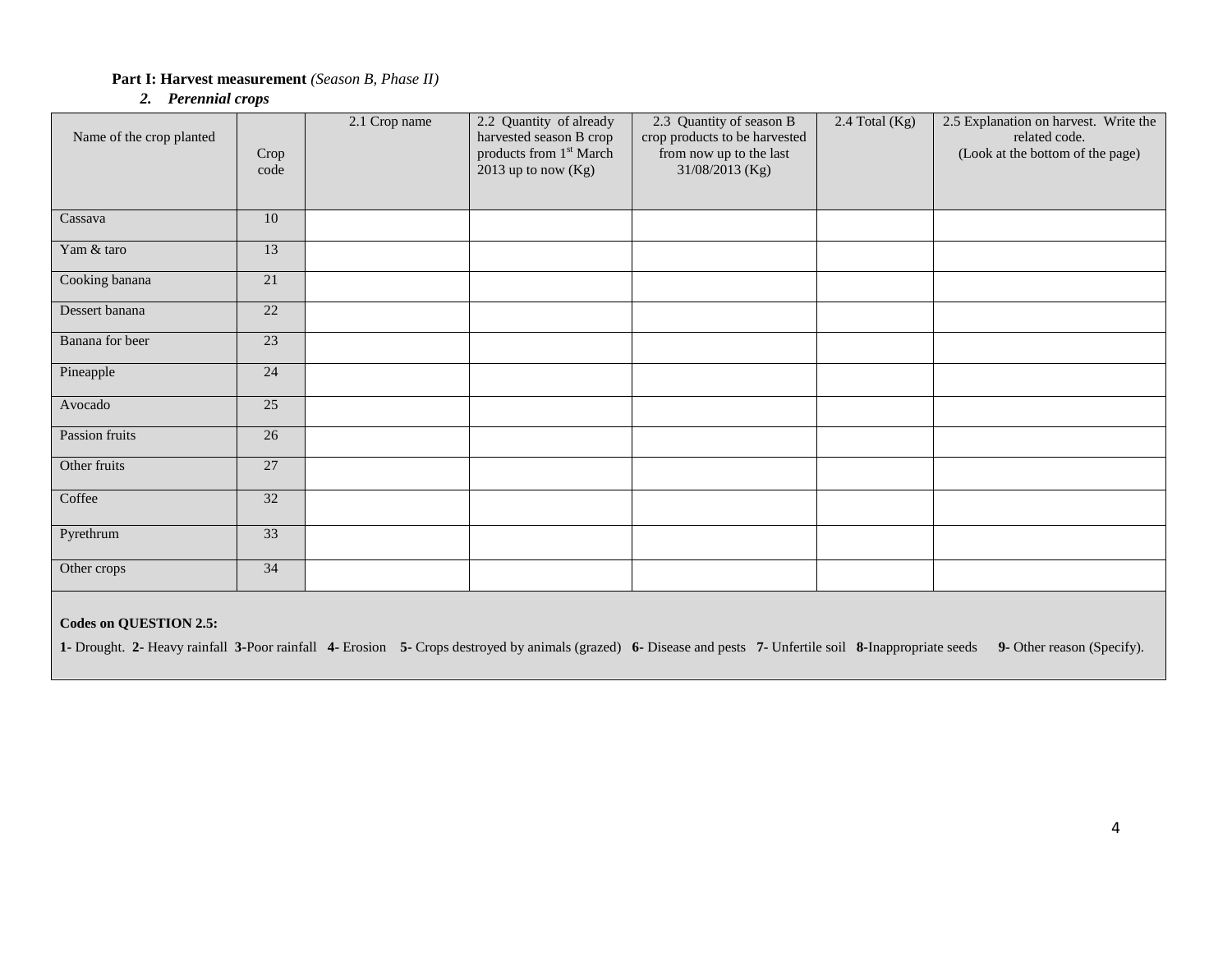| 2.1 Crops harvested<br>during the agricultural<br>season B 2013 |                | 2.2 On the<br>total<br>production<br>of this crop<br>which<br>quantity has<br>been<br>sold/will be<br>sold? | 2.3<br>On the total<br>production<br>of this crop<br>which<br>quantity has<br>been<br>used/will be<br>used by the<br>household? | 2.4<br>On the total<br>production of<br>this crop which<br>quantity has<br>been used/will<br>be used as<br>wage for hired<br>labour? | 2.5<br>On the total<br>production of<br>this crop<br>which<br>quantity has<br>been used/<br>will be used<br>as farm rent? | 2.6<br>On the total<br>production of<br>this crop which<br>quantity has<br>offered/will be<br>offered as a<br>gift? | 2.7<br>On the total<br>production of this<br>crop which quantity<br>has been exchanged/<br>will be exchanged,<br>with other things? | 2.8<br>On the total<br>production of this<br>crop which<br>quantity has been<br>used/will be used<br>as seeds? | 2.9<br>On the total<br>production of this<br>crop which quantity<br>has been used/will<br>be used as fodder? | 2.10<br>On the total<br>production of this<br>crop which<br>quantity has been<br>stored/will be<br>stored? |
|-----------------------------------------------------------------|----------------|-------------------------------------------------------------------------------------------------------------|---------------------------------------------------------------------------------------------------------------------------------|--------------------------------------------------------------------------------------------------------------------------------------|---------------------------------------------------------------------------------------------------------------------------|---------------------------------------------------------------------------------------------------------------------|-------------------------------------------------------------------------------------------------------------------------------------|----------------------------------------------------------------------------------------------------------------|--------------------------------------------------------------------------------------------------------------|------------------------------------------------------------------------------------------------------------|
| Crop name                                                       | Crop code      | $\%$                                                                                                        | $\%$                                                                                                                            | $\%$                                                                                                                                 | $\%$                                                                                                                      | $\%$                                                                                                                | $\%$                                                                                                                                | $\%$                                                                                                           | $\%$                                                                                                         | $\%$                                                                                                       |
| Maize                                                           |                |                                                                                                             |                                                                                                                                 |                                                                                                                                      |                                                                                                                           |                                                                                                                     |                                                                                                                                     |                                                                                                                |                                                                                                              |                                                                                                            |
| Paddy rice                                                      | $\mathbf{2}$   |                                                                                                             |                                                                                                                                 |                                                                                                                                      |                                                                                                                           |                                                                                                                     |                                                                                                                                     |                                                                                                                |                                                                                                              |                                                                                                            |
| Sorghum                                                         | $\mathfrak{Z}$ |                                                                                                             |                                                                                                                                 |                                                                                                                                      |                                                                                                                           |                                                                                                                     |                                                                                                                                     |                                                                                                                |                                                                                                              |                                                                                                            |
| Wheat                                                           | $\overline{4}$ |                                                                                                             |                                                                                                                                 |                                                                                                                                      |                                                                                                                           |                                                                                                                     |                                                                                                                                     |                                                                                                                |                                                                                                              |                                                                                                            |
| Other cereals                                                   | $\sqrt{5}$     |                                                                                                             |                                                                                                                                 |                                                                                                                                      |                                                                                                                           |                                                                                                                     |                                                                                                                                     |                                                                                                                |                                                                                                              |                                                                                                            |
| Bush beans                                                      | 6              |                                                                                                             |                                                                                                                                 |                                                                                                                                      |                                                                                                                           |                                                                                                                     |                                                                                                                                     |                                                                                                                |                                                                                                              |                                                                                                            |
| Climbing beans                                                  | $\overline{7}$ |                                                                                                             |                                                                                                                                 |                                                                                                                                      |                                                                                                                           |                                                                                                                     |                                                                                                                                     |                                                                                                                |                                                                                                              |                                                                                                            |
| Peas                                                            | 8              |                                                                                                             |                                                                                                                                 |                                                                                                                                      |                                                                                                                           |                                                                                                                     |                                                                                                                                     |                                                                                                                |                                                                                                              |                                                                                                            |
| Other legumes<br>& pulses                                       | 9              |                                                                                                             |                                                                                                                                 |                                                                                                                                      |                                                                                                                           |                                                                                                                     |                                                                                                                                     |                                                                                                                |                                                                                                              |                                                                                                            |
| Cassava                                                         | 10             |                                                                                                             |                                                                                                                                 |                                                                                                                                      |                                                                                                                           |                                                                                                                     |                                                                                                                                     |                                                                                                                |                                                                                                              |                                                                                                            |
| Irish potatoes                                                  | $11\,$         |                                                                                                             |                                                                                                                                 |                                                                                                                                      |                                                                                                                           |                                                                                                                     |                                                                                                                                     |                                                                                                                |                                                                                                              |                                                                                                            |
| Sweet potatoes                                                  | 12             |                                                                                                             |                                                                                                                                 |                                                                                                                                      |                                                                                                                           |                                                                                                                     |                                                                                                                                     |                                                                                                                |                                                                                                              |                                                                                                            |
| Yams & Taro                                                     | 13             |                                                                                                             |                                                                                                                                 |                                                                                                                                      |                                                                                                                           |                                                                                                                     |                                                                                                                                     |                                                                                                                |                                                                                                              |                                                                                                            |
| Tomatoes                                                        | 14             |                                                                                                             |                                                                                                                                 |                                                                                                                                      |                                                                                                                           |                                                                                                                     |                                                                                                                                     |                                                                                                                |                                                                                                              |                                                                                                            |
| Cabbage                                                         | 15             |                                                                                                             |                                                                                                                                 |                                                                                                                                      |                                                                                                                           |                                                                                                                     |                                                                                                                                     |                                                                                                                |                                                                                                              |                                                                                                            |
| Cauliflower                                                     | 16             |                                                                                                             |                                                                                                                                 |                                                                                                                                      |                                                                                                                           |                                                                                                                     |                                                                                                                                     |                                                                                                                |                                                                                                              |                                                                                                            |
| Onions                                                          | 17             |                                                                                                             |                                                                                                                                 |                                                                                                                                      |                                                                                                                           |                                                                                                                     |                                                                                                                                     |                                                                                                                |                                                                                                              |                                                                                                            |
| 18<br>Carrot                                                    |                |                                                                                                             |                                                                                                                                 |                                                                                                                                      |                                                                                                                           |                                                                                                                     |                                                                                                                                     |                                                                                                                |                                                                                                              |                                                                                                            |

## **Part II: Use of production of season B on main crops in sampled plots**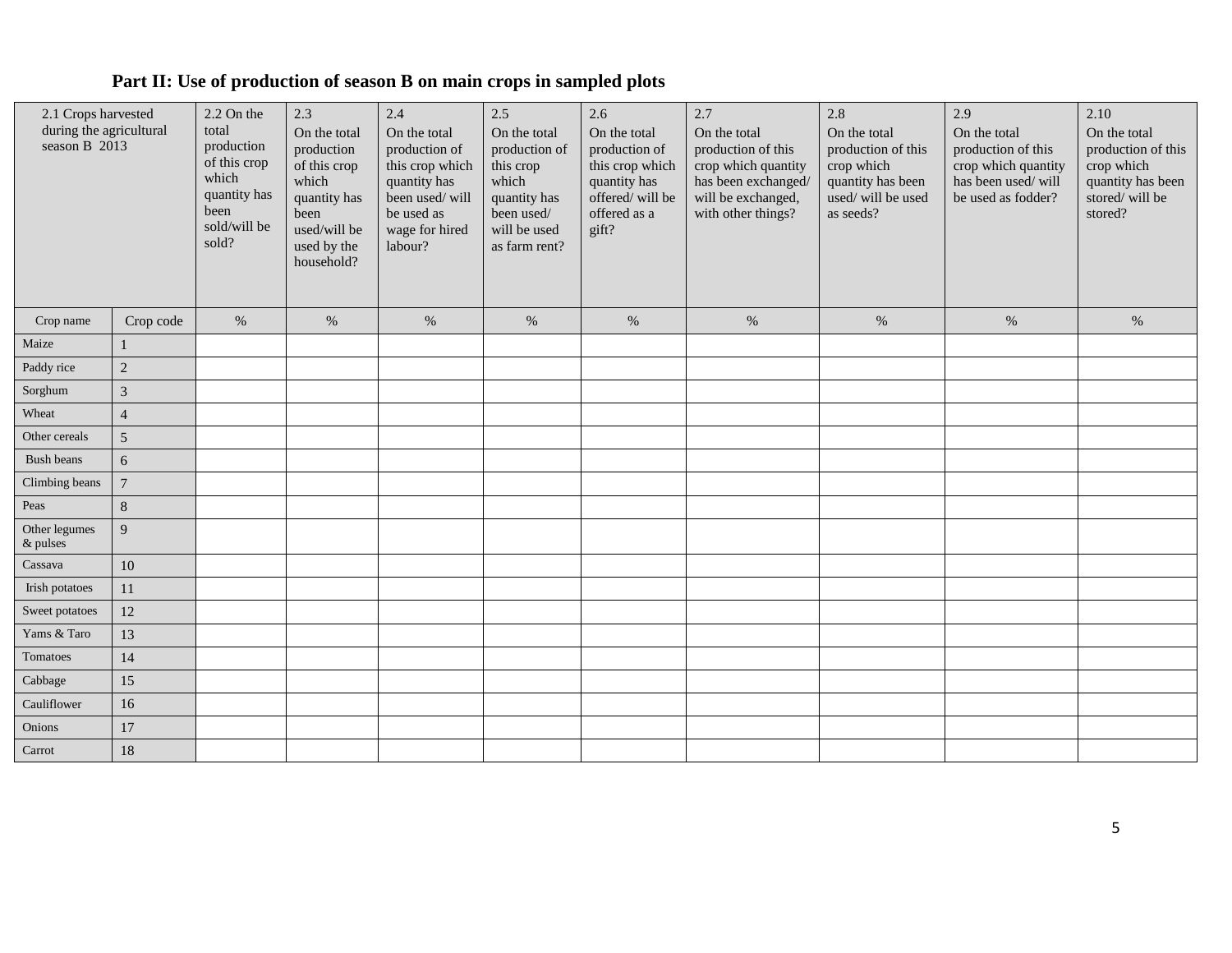| 2.1 Crops harvested<br>during the agricultural<br>season B 2013 |                   | 2.2 On the<br>total<br>production<br>of this crop<br>which<br>quantity has<br>been<br>sold/will be<br>sold? | 2.3<br>On the total<br>production<br>of this crop<br>which<br>quantity has<br>been<br>used/will be<br>used by the<br>household? | 2.4<br>On the total<br>production of<br>this crop which<br>quantity has<br>been used/will<br>be used as<br>wage for hired<br>labour? | 2.5<br>On the total<br>production of<br>this crop<br>which<br>quantity has<br>been used/<br>will be used<br>as farm rent? | 2.6<br>On the total<br>production of<br>this crop which<br>quantity has<br>offered/will be<br>offered as a<br>gift? | 2.7<br>On the total<br>production of this<br>crop which quantity<br>has been exchanged/<br>will be exchanged,<br>with other things? | 2.8<br>On the total<br>production of this<br>crop which<br>quantity has been<br>used/will be used<br>as seeds? | 2.9<br>On the total<br>production of this<br>crop which quantity<br>has been used/will<br>be used as fodder? | 2.10<br>On the total<br>production of this<br>crop which<br>quantity has been<br>stored/will be<br>stored? |
|-----------------------------------------------------------------|-------------------|-------------------------------------------------------------------------------------------------------------|---------------------------------------------------------------------------------------------------------------------------------|--------------------------------------------------------------------------------------------------------------------------------------|---------------------------------------------------------------------------------------------------------------------------|---------------------------------------------------------------------------------------------------------------------|-------------------------------------------------------------------------------------------------------------------------------------|----------------------------------------------------------------------------------------------------------------|--------------------------------------------------------------------------------------------------------------|------------------------------------------------------------------------------------------------------------|
| Crop name                                                       | Crop code<br>$\%$ |                                                                                                             | $\%$                                                                                                                            | $\%$                                                                                                                                 | %                                                                                                                         | %                                                                                                                   | %                                                                                                                                   | $\%$                                                                                                           | $\%$                                                                                                         | $\%$                                                                                                       |
| Eggplant                                                        | 19                |                                                                                                             |                                                                                                                                 |                                                                                                                                      |                                                                                                                           |                                                                                                                     |                                                                                                                                     |                                                                                                                |                                                                                                              |                                                                                                            |
| Other vegetables                                                | 20                |                                                                                                             |                                                                                                                                 |                                                                                                                                      |                                                                                                                           |                                                                                                                     |                                                                                                                                     |                                                                                                                |                                                                                                              |                                                                                                            |
| Cooking banana                                                  | 21                |                                                                                                             |                                                                                                                                 |                                                                                                                                      |                                                                                                                           |                                                                                                                     |                                                                                                                                     |                                                                                                                |                                                                                                              |                                                                                                            |
| Dessert banana                                                  | 22                |                                                                                                             |                                                                                                                                 |                                                                                                                                      |                                                                                                                           |                                                                                                                     |                                                                                                                                     |                                                                                                                |                                                                                                              |                                                                                                            |
| Banana for beer                                                 | 23                |                                                                                                             |                                                                                                                                 |                                                                                                                                      |                                                                                                                           |                                                                                                                     |                                                                                                                                     |                                                                                                                |                                                                                                              |                                                                                                            |
| Pineapple                                                       | 24                |                                                                                                             |                                                                                                                                 |                                                                                                                                      |                                                                                                                           |                                                                                                                     |                                                                                                                                     |                                                                                                                |                                                                                                              |                                                                                                            |
| Avocado                                                         | 25                |                                                                                                             |                                                                                                                                 |                                                                                                                                      |                                                                                                                           |                                                                                                                     |                                                                                                                                     |                                                                                                                |                                                                                                              |                                                                                                            |
| Passion fruit                                                   | 26                |                                                                                                             |                                                                                                                                 |                                                                                                                                      |                                                                                                                           |                                                                                                                     |                                                                                                                                     |                                                                                                                |                                                                                                              |                                                                                                            |
| Other fruits                                                    | 27                |                                                                                                             |                                                                                                                                 |                                                                                                                                      |                                                                                                                           |                                                                                                                     |                                                                                                                                     |                                                                                                                |                                                                                                              |                                                                                                            |
| Soya bean                                                       | 28                |                                                                                                             |                                                                                                                                 |                                                                                                                                      |                                                                                                                           |                                                                                                                     |                                                                                                                                     |                                                                                                                |                                                                                                              |                                                                                                            |
| Groundnuts                                                      | 29                |                                                                                                             |                                                                                                                                 |                                                                                                                                      |                                                                                                                           |                                                                                                                     |                                                                                                                                     |                                                                                                                |                                                                                                              |                                                                                                            |
| Sunflower                                                       | 30                |                                                                                                             |                                                                                                                                 |                                                                                                                                      |                                                                                                                           |                                                                                                                     |                                                                                                                                     |                                                                                                                |                                                                                                              |                                                                                                            |
| Other oil seeds                                                 | 31                |                                                                                                             |                                                                                                                                 |                                                                                                                                      |                                                                                                                           |                                                                                                                     |                                                                                                                                     |                                                                                                                |                                                                                                              |                                                                                                            |
| Coffee                                                          | 32                |                                                                                                             |                                                                                                                                 |                                                                                                                                      |                                                                                                                           |                                                                                                                     |                                                                                                                                     |                                                                                                                |                                                                                                              |                                                                                                            |
| Tea                                                             | 33                |                                                                                                             |                                                                                                                                 |                                                                                                                                      |                                                                                                                           |                                                                                                                     |                                                                                                                                     |                                                                                                                |                                                                                                              |                                                                                                            |
| 34<br>Other crops                                               |                   |                                                                                                             |                                                                                                                                 |                                                                                                                                      |                                                                                                                           |                                                                                                                     |                                                                                                                                     |                                                                                                                |                                                                                                              |                                                                                                            |